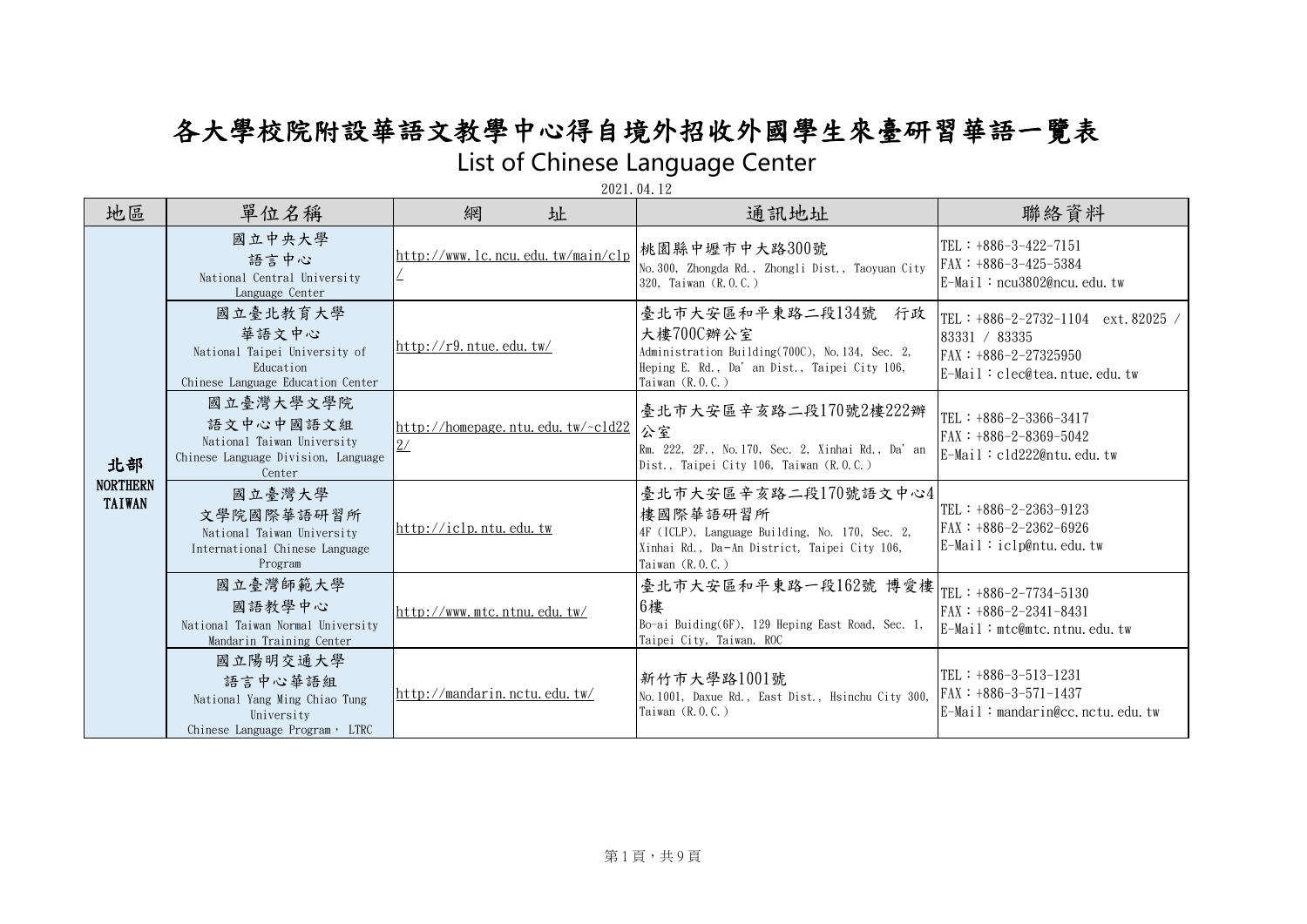| 地區                                     | 單位名稱                                                                                  | 網<br>址                                  | 通訊地址                                                                                                                                                                | 聯絡資料                                                                                                             |
|----------------------------------------|---------------------------------------------------------------------------------------|-----------------------------------------|---------------------------------------------------------------------------------------------------------------------------------------------------------------------|------------------------------------------------------------------------------------------------------------------|
| 北部<br><b>NORTHERN</b><br><b>TAIWAN</b> | 國立政治大學<br>華語文教學中心<br>National Chengchi University<br>Chinese Language Center          | http://mandarin.nccu.edu.tw/            | 臺北市文山區指南路二段64號 國際大樓<br>No. 64, Sec. 2, Zhinan Rd., Wenshan Dist., Taipei<br>City 116, Taiwan (R.O.C.)                                                               | TEL : $+886-2-2938-7141/+886-2-$<br>29387268<br>$FAX : +886-2-2939-6353$<br>$E-Mail: mandarin@nccu, edu, tw$     |
|                                        | 中國文化大學推廣部<br>華語中心<br>Chinese Culture University<br>Mandarin Learning Center           | http://mlc.sce.pccu.edu,tw              | 臺北市大安區建國南路二段231號4樓406<br>室<br>Rm. 406, 4F., No. 231, Sec. 2, Jianguo S. Rd., Da<br>an Dist., Taipei City 106, Taiwan (R.O.C.)                                       | TEL: +886-2-27005858 ext. 8131~8136<br>$FAX : +886-2-27081257$<br>E-Mail: mlc@sce.pccu.edu.tw                    |
|                                        | 淡江大學<br>華語中心<br>Tamkang University<br>Chinese Language Center                         | www.clc.tku.edu.tw                      | 臺北市大安區金華街199巷5號<br>No. 5, Ln. 199, Jinhua St., Da' an Dist., Taipei<br>City 106, Taiwan (R.O.C.)                                                                    | TEL: +886-2-23216320 ext. 8836/8347<br>$FAX : +886-2-2324036$<br>E-Mail: clc@mail2.tku.edu.tw                    |
|                                        | 輔仁大學<br>華語文中心<br>Fu Jen Catholic University<br>Center of Chinese Language and         | $\frac{http://www.1c.1iuedu.tw/}{$      | 新北市新莊區中正路510號<br>No. 510, Zhongzheng Rd., Xinzhuang Dist., New<br>Taipei City 242, Taiwan (R.O.C.)                                                                  | TEL: $+886-2-2905-2414$<br>$+886-2-2905-3721$<br>$FAX : +886-2-2905-2166$<br>E-Mail: flcg1013@mail. fju. edu. tw |
|                                        | 銘傳大學<br>華語訓練中心<br>Ming Chuan University<br>Mandarin Studies & Culture Center          | http://mscc.mcu.edu.tw/                 | 臺北市士林區基河路130號3樓J309辦公室<br>Room J318, 3F, No. 130, Jihe Road, Shilin<br>District, Taipei City, 111                                                                   | TEL : $+886-2-28824564$ ext. 2405<br>$FAX : +886-2-88613491$<br>$E-Mail : mscc@mcu, edu, tw$                     |
|                                        | 開南大學<br>華語中心                                                                          | http://clc.knu.edu,tw/index.php/z       | 校本部:桃園縣蘆竹鄉開南路1號<br>No. 1 Kainan Road, Luzhu Dist, Taoyuan City 33857,<br>Taiwan, R.O.C.                                                                             | TEL : $+886-3-3412500$ ext. 4640<br>$FRX : +886-3-2705542$<br>E-Mail: mandarin@mail.knu.edu.tw                   |
|                                        | Kainan University<br>Chinese Language Center                                          | h/                                      | 臺北中心:臺北市中正區濟南路一段6號<br>No. 6, Sec. 1, Jinan Rd., Zhongzheng Dist., Taipei<br>City 100, Taiwan (R.O.C.)                                                               | TEL: $+886-2-33224533$<br>$FAX : +886-2-23960071$<br>E-Mail: mandarin@mail.knu.edu.tw                            |
|                                        | 中原大學人文與教育學院<br>華語文教學中心<br>Chung Yuan Christian University<br>Mandarin Language Center | https://mlc.cycu.edu.tw/CYCU/wwwc<br>t/ | 中壢市中北路200號 人文與教育學院<br>Mandarin Learning Center (MLC), Office of<br>Continuing Education, No. 200, Zhongbei Rd.,<br>Zhongli Dist., Taoyuan City 320, Taiwan (R.O.C.) | TEL : $+886-3-2656536$ (03-2656536)<br>$FAX : +886-3-2656539$<br>E-Mail: cmlcycu@cycu.edu.tw                     |
|                                        | 中華大學<br>華語中心<br>Chung Hua University<br>Chinese Language Center                       | http://international.chu.edu.tw/        | 新竹市五福路二段707號<br>No. 707, Sec. 2, Wufu Rd., Xiangshan Dist.,<br>Hsinchu City 300, Taiwan (R.O.C.)                                                                    | TEL : $+886-3-518-6176$<br>FAX: +886-3-518-6174<br>E-Mail: international@chu.edu.tw                              |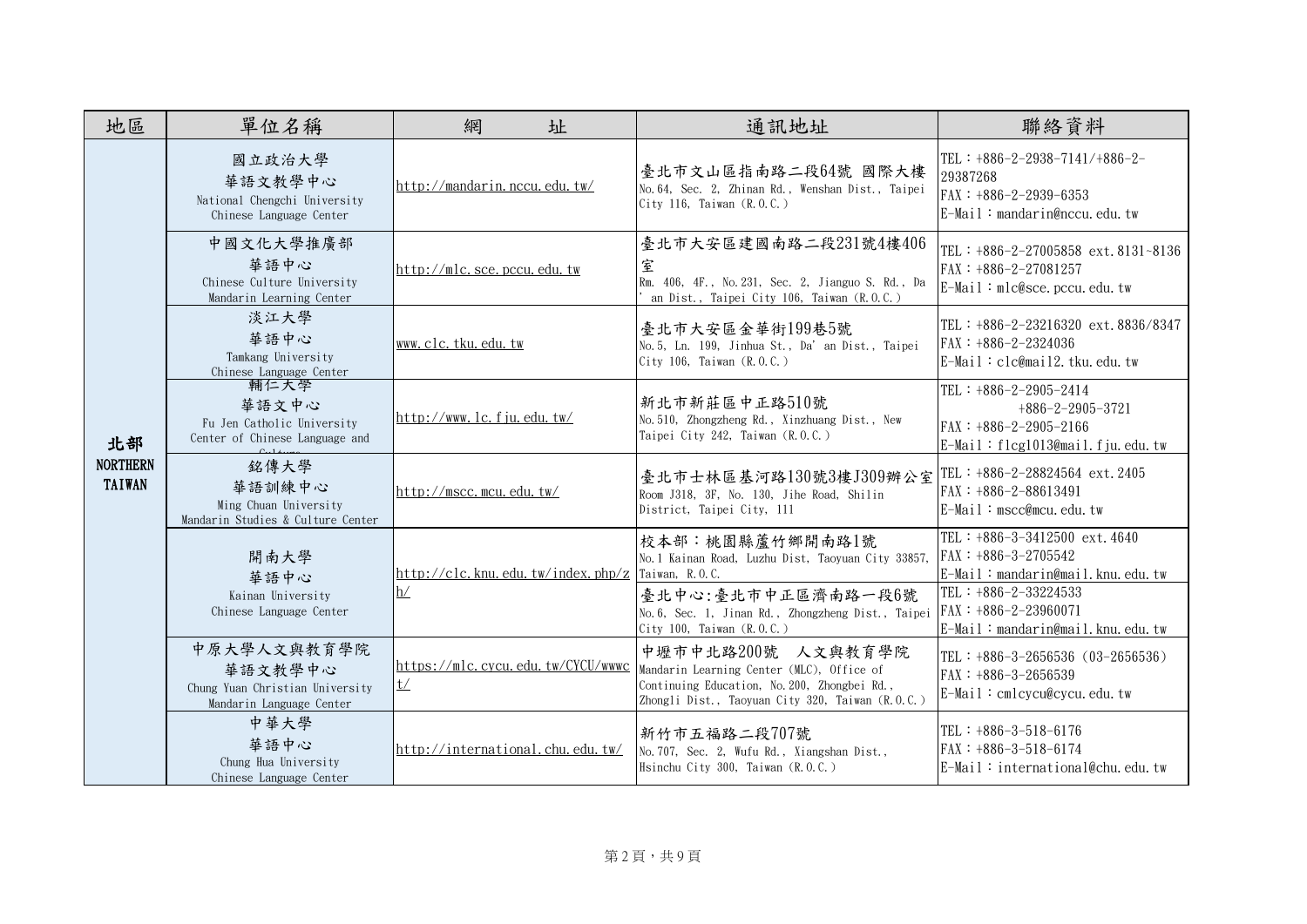| 地區                               | 單位名稱                                                                                                      | 網<br>址                                                 | 通訊地址                                                                                                                               | 聯絡資料                                                                                                          |
|----------------------------------|-----------------------------------------------------------------------------------------------------------|--------------------------------------------------------|------------------------------------------------------------------------------------------------------------------------------------|---------------------------------------------------------------------------------------------------------------|
|                                  | 臺北城市科技大學<br>華語中心<br>Taipei City University of Science and me. php<br>Technology<br>Mandarin Center        | http://www.ssw.tpcu.edu.tw/bin/ho                      | 臺北市北投區學園路2號<br>No. 2, Xueyuan Rd., Beitou District, Taipei City<br>112, Taiwan(R.O.C.)                                             | TEL : $+886-2-23313000$<br>$FAX : +886 - 2 - 23319966$<br>$E-Mail : flagvisa@yahoo$ . com. tw                 |
|                                  | 中華科技大學語言中心<br>China University of Science and<br>Technology<br>Language Center                            | http://aca.cust.edu.tw/language/c<br>hinese/index.html | 臺北市南港區研究院路三段245號<br>No. 245, Sec. 3, Academia Rd., Nangang Dist.,<br>Taipei City 115, Taiwan (R.O.C.)                              | TEL : $+886-2-27821862$ ext. 271<br>FAX: +886-2-27852344<br>$E$ -Mail: wendy@cc.cust.edu.tw                   |
|                                  | 龍華科技大學華語文中心<br>Lunghwa University of Science and<br>Technology<br>Chinese Language Center                 | http://www.lhu.edu.tw/m/ctc/chine<br>se/index.html     | 桃園縣龜山鄉萬壽路一段300號<br>No. 300, Sec. 1, Wanshou Rd., Guishan Dist.,<br>Taoyuan City 333, Taiwan (R.O.C.)                               | TEL: +886-2-82093211ext.6770<br>FAX: +886-2-82094650<br>E-Mail: chinese@mail.lhu.edu.tw                       |
| 北部                               | 東吳大學<br>華語教學中心<br>Soochow University<br>Chinese Language Center                                           | http://mandarin.scu.edu.tw/bin/?L<br>$ang=zh-tw$       | 量北市士林區臨溪路70號楓雅學苑華語教<br>學中心S101室<br>Room S101, Chinese Language Center, No. 70, Linxi<br>Rd., Shilin Dist., Taipei City 111, Taiwan | TEL: +886-2-28819471ext.5921-5924<br>FAX: +886-2-28838350<br>E-Mail: mandarin@scu.edu.tw                      |
| <b>NORTHERN</b><br><b>TAIWAN</b> | 南亞技術學院<br>國際語文教學中心華語教學組<br>Nanya Institute of Technology<br>International Language and Teaching<br>Center | http://web.nanya.edu.tw/language/<br>center/chinese/   | 32091桃園市中壢區中山東路三段414號<br>No. 414, Sec. 3, Zhongshan E. Rd., Zhongli Dist.,<br>Taoyuan City 320, Taiwan (R.O.C.)                    | TEL : $+886-3-4361070$ ext. 7602/7619<br>$FAX : +886-3-4650401$<br>$E-Mail : y1$ chuang@nanya.edu.tw          |
|                                  | 國立聯合大學<br>華語文中心<br>National United University<br>Chinese Language Center                                  | http://www.nuu.edu.tw/UIPWeb/wSit<br>$e/mp?mp=120$     | 36063 苗栗市南勢里聯大2號<br>(Baja campus) No. 2, Lien-Da, Nanshi Village,<br>Miaoli City, Miaoli County, 36063, Taiwan                     | TEL : $+886-37-382146$<br>$FAX : +886-37-382148$                                                              |
|                                  | 實踐大學<br>華語中心<br>Shih Chien University<br>Chinese Language Center                                          | http://www.chineseusc.com/                             | 104 台北市中山區大直街70號<br>No. 70, Dazhi St., Zhongshan Dist., Taipei City<br>104, Taiwan (R.O.C.)                                        | TEL: $+886-2-2538-1111$<br>ext. 2550/2551<br>FAX: $+886-2-2538-1111ext.2550$<br>E-Mail: chinese@g2.usc.edu.tw |
|                                  | 國立臺北科技大學<br>華語文中心<br>National Taipei University of Science<br>and Technology<br>Chinese Language Center   | https://cltc.ntut.edu.tw/                              | 10608 台北市忠孝東路三段一號<br>Room 216, 2nd Floor, Guanghua Hall, No.1, Section<br>3, Zhongxiao East Road, Taipei City, 10608               | TEL : $+886-2-27712171$ ext.<br>1742/1704/1703<br>$FAX: +886-2-27524269$<br>E-Mail: cltc@ntut.edu.tw          |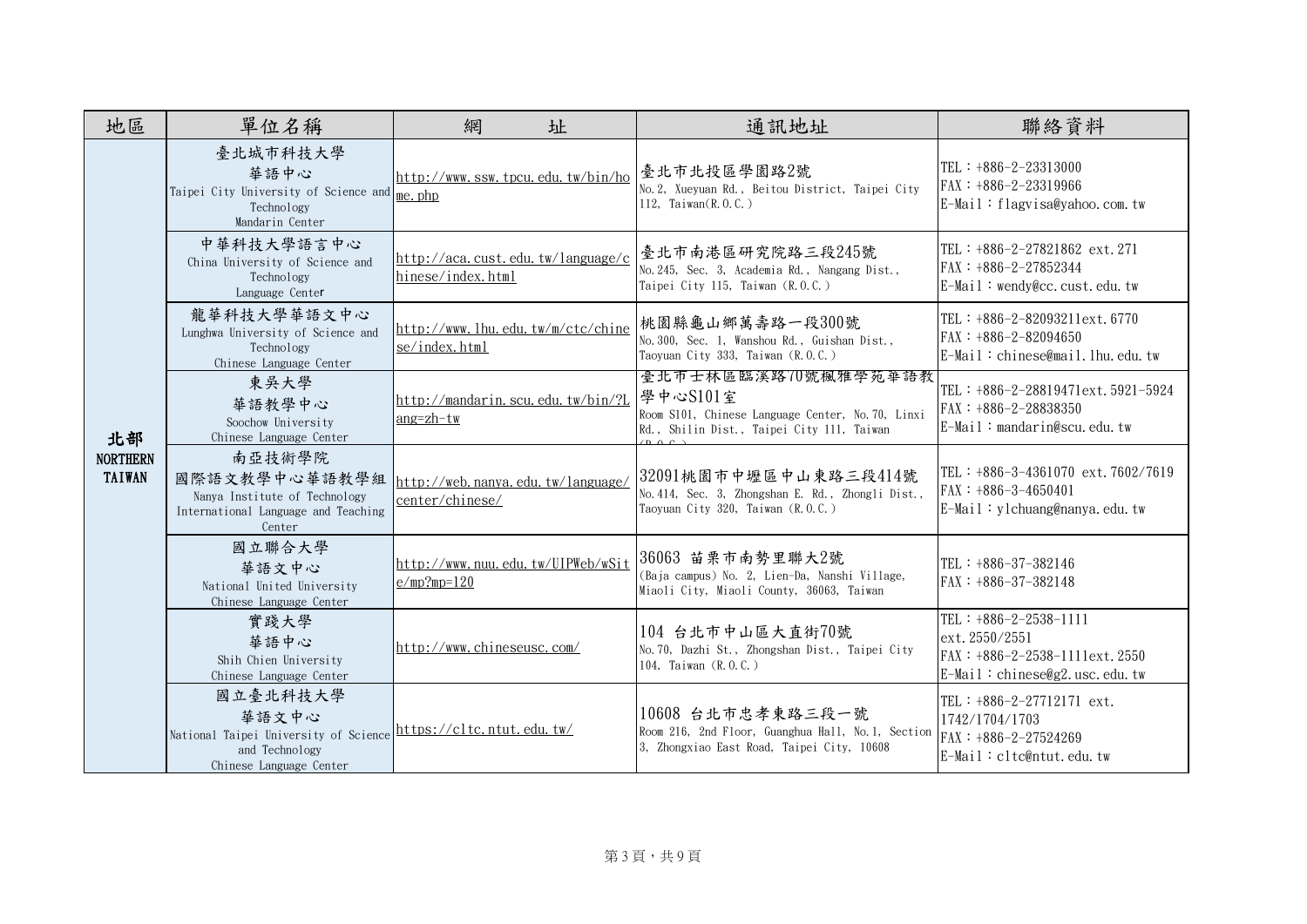| 地區                                     | 單位名稱                                                                                                     | 網<br>址                                             | 通訊地址                                                                                                                                              | 聯絡資料                                                                                                         |
|----------------------------------------|----------------------------------------------------------------------------------------------------------|----------------------------------------------------|---------------------------------------------------------------------------------------------------------------------------------------------------|--------------------------------------------------------------------------------------------------------------|
| 北部<br><b>NORTHERN</b><br><b>TAIWAN</b> | 世新大學<br>華語文教學中心<br>Shih Hsin University<br>Center for Teaching Chinese as a<br>Second Language           | http://ctc.web.shu.edu.tw/                         | 116 台北市木栅路一段17巷1號<br>No. 1, Lane 17 Sec. 1, Mu-Cha Rd. Taipei, 116,<br>Taiwan $(R, 0, C, )$                                                       | TEL: +886-2-22368225 ext. 2258/3596<br>E-Mail: ctcshu@mail.shu.edu.tw                                        |
|                                        | 國立清華大學<br>華語中心<br>National Tsing Hua University<br>Chinese Language Center                               | http://clc.web.nthu.edu.tw/bin/ho<br>me. php       | 30013 新竹市光復路二段101號<br>No. 101, Section 2, Kuang-Fu Road, Hsinchu, Taiwan ext. 62355<br>30013, R.O.C                                               | TEL: +886-3-5715131+E27:H27<br>$E-Mail : clc@my.$ nthu. edu. tw                                              |
|                                        | 國立臺灣海洋大學<br>華語中心<br>National Taiwan Ocean University<br>Mandarin Learning and Education                  | http://ctam2014.ntou.edu.tw/bin/h<br>$ome$ , $php$ | 202 基隆市中正區北寧路2號<br>BOH Rm. 204, Number 4., No. 2, Beining Rd.,<br>Zhongzheng Dist., Keelung City 202, Taiwan<br>(R, 0, C, )                       | TEL: $+886-2-24622192$ ext. 2059<br>$FAX : +886 - 2 - 24632371$<br>E-Mail: ntouclc@email.ntou.edu.tw         |
|                                        | 萬能科技大學<br>華語教學中心<br>Vanung University<br>Chinese Language Center                                         | http://administration.vnu.edu.tw/<br>clc/3175      | 32061 桃園市中壢區萬能路1號<br>No.1, Wanneng Rd., Zhongli Dist., Taoyuan City<br>320, Taiwan (R.O.C.)                                                       | TEL : $+886-3-4515811$ ext. 40003<br>$E-Mail : cc13721@mail.vnu.edu.tw$                                      |
|                                        | 明新科技大學<br>華語教學中心<br>Minghsin University of Science and<br>Technology<br>Chinese Language Teaching Center | http://webcl.must.edu.tw/jtmust04<br>1/            | 30401新竹縣新豐鄉新興路1號鴻超樓四樓<br>Room 420, 4F Hongchao Building No.1, Xinxing Rd.,<br>Xinfeng Hsinchu 30401, Taiwan $(R, 0, C)$                           | TEL : $+886-3-5593142 \text{ext}$ . 1279 · 1453<br>$FAX : +886-3-5593142$<br>$E-Mail: mandarin@must.edu$ .tw |
|                                        | 國立體育大學<br>華語文中心<br>National Taiwan Sport University<br>Chinese Language Center                           | https://clc.ntsu.edu.tw/                           | 33301桃園市龜山區文化一路250號<br>No. 250, Wenhua 1st Rd., Guishan, Taoyuan 33301,<br>Taiwan                                                                 | TEL : $+886-3-328-3201ext$ . 8582<br>$FAX : +886-3-328-2846$<br>$E$ -Mail: ntsu-gec@ntsu.edu.tw              |
| 中部<br><b>CENTRAL</b><br><b>TAIWAN</b>  | 東海大學<br>華語中心<br>Tunghai University<br>Chinese Language Center                                            | http://clc.thu.edu.tw/main.php                     | 台中市西屯區臺灣大道四段1727號 語文<br>館103室<br>Rm. 103, Language Building, No. 1727, Sec. 4,<br>Taiwan Boulevard, Xitun Dist., Taichung, Taiwan<br>40704 R.O.C. | TEL : $+886-4-2359-0259$<br>$FAX : +886-4-2359-4408$<br>E-Mail: clc@thu.edu.tw                               |
|                                        | 逢甲大學<br>華語文教學中心<br>Feng Chia University<br>Chinese Language Center                                       | http://www.clc.fcu.edu.tw                          | 臺中市西屯區文華路100號<br>4F, 2nd Administration Building No. 100 Wenhwa Rd.<br>Seatwen Taichung, Taiwan 40724, R.O.C.                                     | TEL : $+886-4-24517250$ ext. 5871<br>$FAX : +886-4-24510243$<br>$E-Mail : clc@fcu.$ edu. tw                  |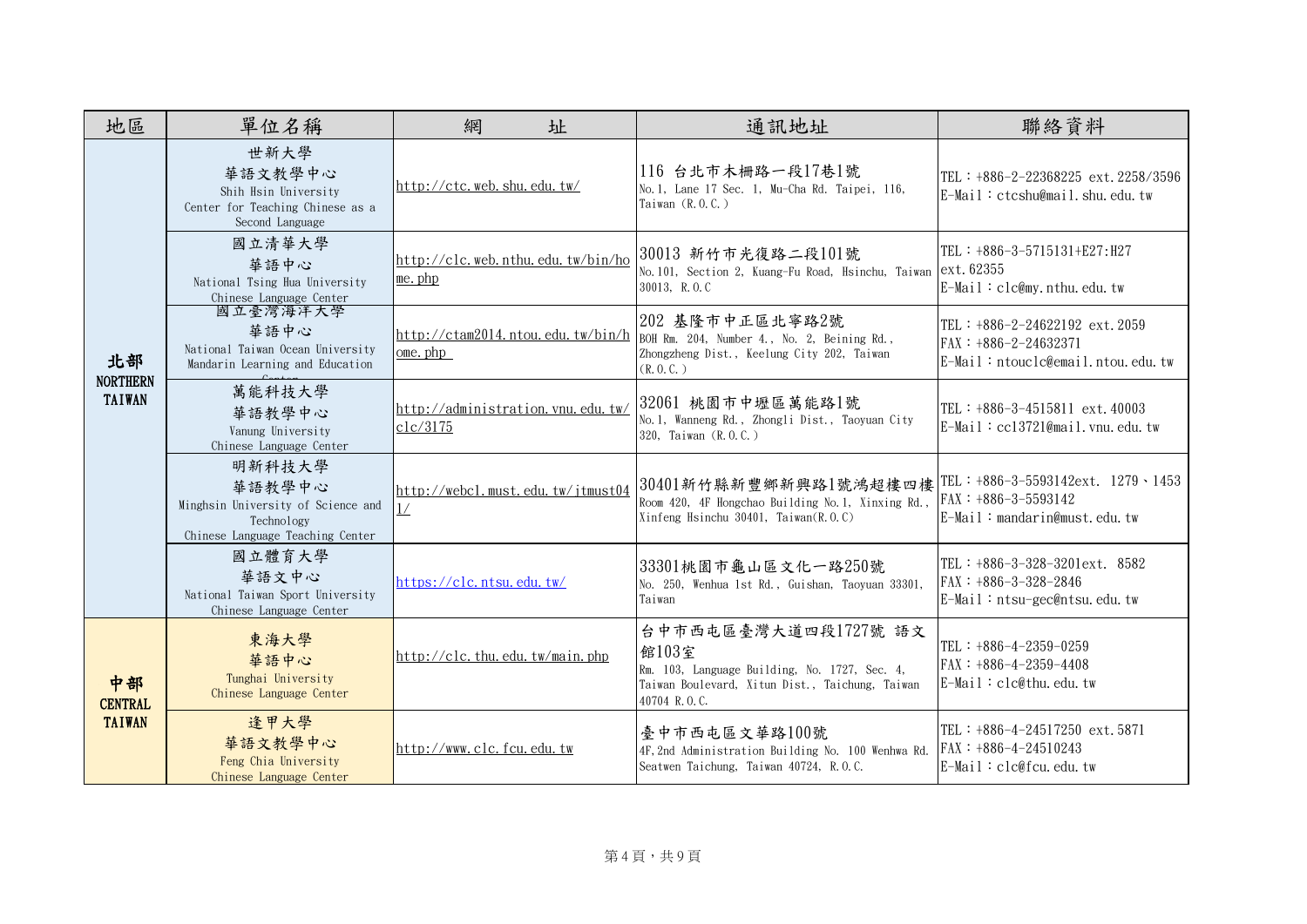| 地區                                    | 單位名稱                                                                                                    | 網<br>址                                             | 通訊地址                                                                                                            | 聯絡資料                                                                                                     |
|---------------------------------------|---------------------------------------------------------------------------------------------------------|----------------------------------------------------|-----------------------------------------------------------------------------------------------------------------|----------------------------------------------------------------------------------------------------------|
|                                       | 靜宜大學<br>華語文教學中心<br>Providence University<br>Chinese Language Education Center                           | http://www.clec.pu.edu.tw/chinese<br>/Default.aspx | 臺中市沙鹿區臺灣大道七段200號<br>200, Sec. 7, Taiwan Boulevard, Shalu Dist.,<br>Taichung City 43301, Taiwan                  | TEL: $+886-4-2664-5009$<br>$FAX : +886-4-2633-0340$<br>E-Mail: clhuang@pu.edu.tw                         |
| 中部<br><b>CENTRAL</b><br><b>TAIWAN</b> | 國立臺中教育大學<br>華語文中心<br>National Taichung University of<br>Education<br>Chinese Language Center            | http://clc.ntcu.edu.tw/                            | 40306臺中市西區民生路140號<br>(Minsheng Campus) No. 140, Minsheng Rd., West<br>Dist., Taichung City 403, Taiwan (R.O.C.) | TEL: $+886-4-22183283$<br>FAX: +886-4-22188150<br>$E$ -Mail: $clc@mail.ntcu.$ edu.tw                     |
|                                       | 國立嘉義大學<br>語言中心華語組<br>National Chiayi University<br>Division of Chinese as a Second<br>Language Center   | http://140.130.204.81                              | 嘉義市新民路580號 B棟3樓 D02-302<br>No. 580 Xinmin Road, Chiayi City, Taiwan 60054<br>(Building B, 3F, D02-302)          | TEL : $+886-5-273-2983$<br>$FAX : +886-5-284-4916$<br>$E-Mail : cslncyu@mail.ncyu.edu.$                  |
|                                       | 建國科技大學<br>語言中心華語組<br>Chienkuo Technology University<br>Language Center                                  | http://lc.ctu.edu.tw                               | 彰化市介壽北路一號<br>No. 1, Chiehshou North Road, Changhua City 500,<br>Taiwan                                          | TEL : $+886-4-71111111 \text{ext}$ . 4003<br>$FAX : +886-4-7114631$<br>$E-Mail : le@ctu$ , edu, tw       |
|                                       | 國立中興大學<br>文學院華語中心<br>National Chung Hsing University<br>Chinese Language Center                         | http://cp.nchu.edu.tw/                             | 402臺中市南區國光路250號<br>No. 250, Guoguang Rd., South Dist., Taichung City<br>402, Taiwan (R.O.C.)                    | ILL · +000-4-440400400XL.014/099<br>$FAX : +886-4-22859956$<br>$E-Mail$ :<br>language@dragon.nchu.edu.tw |
|                                       | 國立彰化師範大學<br>語文中心華語文組<br>National Changhua University of<br>Education<br>Division of Chinese of Language | http://lc.ncue.edu.tw                              | 500 彰化市進德路一號<br>No. 1, Jinde Rd., Changhua City, Changhua County<br>500, Taiwan (R.O.C.)                        | TEL: $+886-4-7232105$ ext. 1671<br>$FAX : +886-4-7211226$<br>E-Mail: ct@cc2.ncue.edu.tw                  |
|                                       | 朝陽科技大學<br>華語中心<br>Chaoyang University of Technology<br>Chinese Learning Center                          | http://cl.cvut.edu,tw                              | 41349 台中市霧峰區吉峰東路168號<br>NO. 168 Jifong East Rd., Wufong Dist., Taichung<br>City Taiwan                          | TEL: $+886-4-2332-3000$ ext. 5253<br>E-Mail: cl@cyut.edu.tw                                              |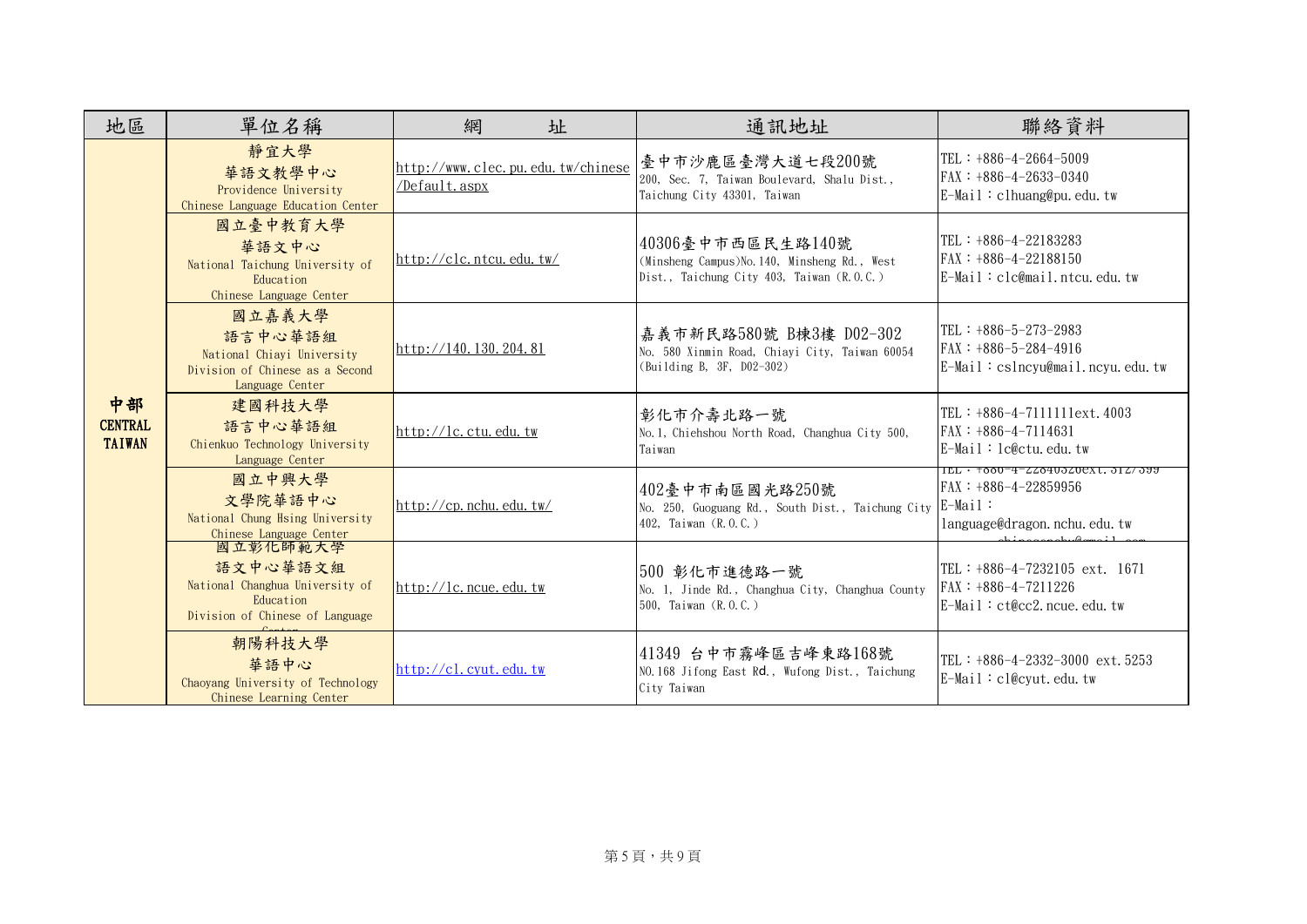| 地區                                     | 單位名稱                                                                                                                                                                            | 網<br>址                                        | 通訊地址                                                                                                                                          | 聯絡資料                                                                                                |
|----------------------------------------|---------------------------------------------------------------------------------------------------------------------------------------------------------------------------------|-----------------------------------------------|-----------------------------------------------------------------------------------------------------------------------------------------------|-----------------------------------------------------------------------------------------------------|
| 中部<br><b>CENTRAL</b><br><b>TAIWAN</b>  | 明道大學<br>國際事務處語文中心<br>MingDao University<br>Office of International Affairs.<br>Chinese Language Center                                                                          | ex.html                                       | http://www2.mdu.edu.tw/mtc/ch/ind  52345 彰化縣埤頭鄉文化路369號<br>369 Wen-Hua Rd., Pitou, Changhua 52345, Taiwan,                                     | TEL : $+886-4-887-6660$ ext. $2021-2023$<br>$E-Mail : serena@mdu, edu, tw$                          |
|                                        | 國立雲林科技大學<br>語言中心華語教學組<br>National Yunlin University of Science https://lc.yuntech.edu.tw/<br>and Technology<br>YunTech Language Center Chinese as a<br>Foreign Language Program |                                               | 64002 雲林縣斗六市大學路3段123號<br>No. 123, Sec. 3, University Road, Douliu City,<br>Yunlin County 640, Taiwan (R.O.C.)                                 | TEL : $+886-5-5342601$ ext. 3271-3273<br>$E$ -Mail: uhl@yuntech.edu.tw                              |
|                                        | 國立勤益科技大學<br>語言中心華語教學組<br>National Chin-Yi University of<br>Technology<br>Chinese Language Center                                                                                | http://lgc.web2.ncut.edu.tw/bin/h<br>ome, php | 41170臺中市太平區坪林里中山路二段57<br>號<br>No. 57, Sec. 2, Zhongshan Rd., Taiping Dist.,<br>Taichung $41170$ , Taiwan $(R, 0, C, )$                        | TEL : $+886-4-23924505$ ext. 5167<br>E-Mail: tsuyoshi@ncut.edu.tw                                   |
|                                        | 大葉大學華語教學中心<br>Da-Yeh University<br>Chinese Language Center                                                                                                                      | https://www.chn.dyu.edu.tw/                   | 51500彰化縣大村鄉學府路168號<br>Room J415, No. 168, University Rd., Dacun,<br>Changhua 51591, Taiwan(R.O.C.)                                            | TEL : $+886-4-8511888$ ext. 1861<br>$E-Mail:chn@mail.dyu.edu.tw$                                    |
|                                        | 亞洲大學<br>國際學院華語文中心<br>Asia University<br>International College, Chinese<br>Language Center                                                                                       | https://jclc.asia.edu.tw/bin/home<br>. php    | 41354 台中市霧峰區柳豐路500號<br>Administration Building L105 ( International<br>College ), No. 500 Liufeng Road, Wufeng,<br>Taichung 41354, Taiwan ROC | TEL: $+886-4-2332-3456$ ext. 6286<br>E-Mail: jclc@asia.edu.tw                                       |
| 南部<br><b>SOUTHERN</b><br><b>TAIWAN</b> | 國立高雄師範大學<br>語文教學中心<br>National Kaohsiung Normal University<br>Center of Language and Cultural<br>Teaching(CLCT)                                                                 | http://www.nknu.edu.tw/~clct/                 | 高雄市苓雅區和平一路116號<br>No. 116, Heping 1st Rd., Lingya Dist., Kaohsiung<br>City 802, Taiwan (R.O.C.)                                               | TEL: $+886-7-$<br>7172930ext. 2601/2603/2604<br>$FAX : +886-7-7166903$<br>$E$ -Mail: s2@nknu.edu.tw |
|                                        | 國立成功大學<br>文學院華語中心<br>National Cheng Kung University<br>Chinese Language Center(CLC)                                                                                             | http://kclc.ncku.edu.tw                       | 臺南市大學路1號<br>No. 1, University Road, Tainan City 701, Taiwan<br>(R, 0, C, )                                                                    | TEL : $+886-6-2757575$ ext. 52040<br>$FAX : +886-6-2742516$<br>E-Mail: shuling@mail.ncku.edu.tw     |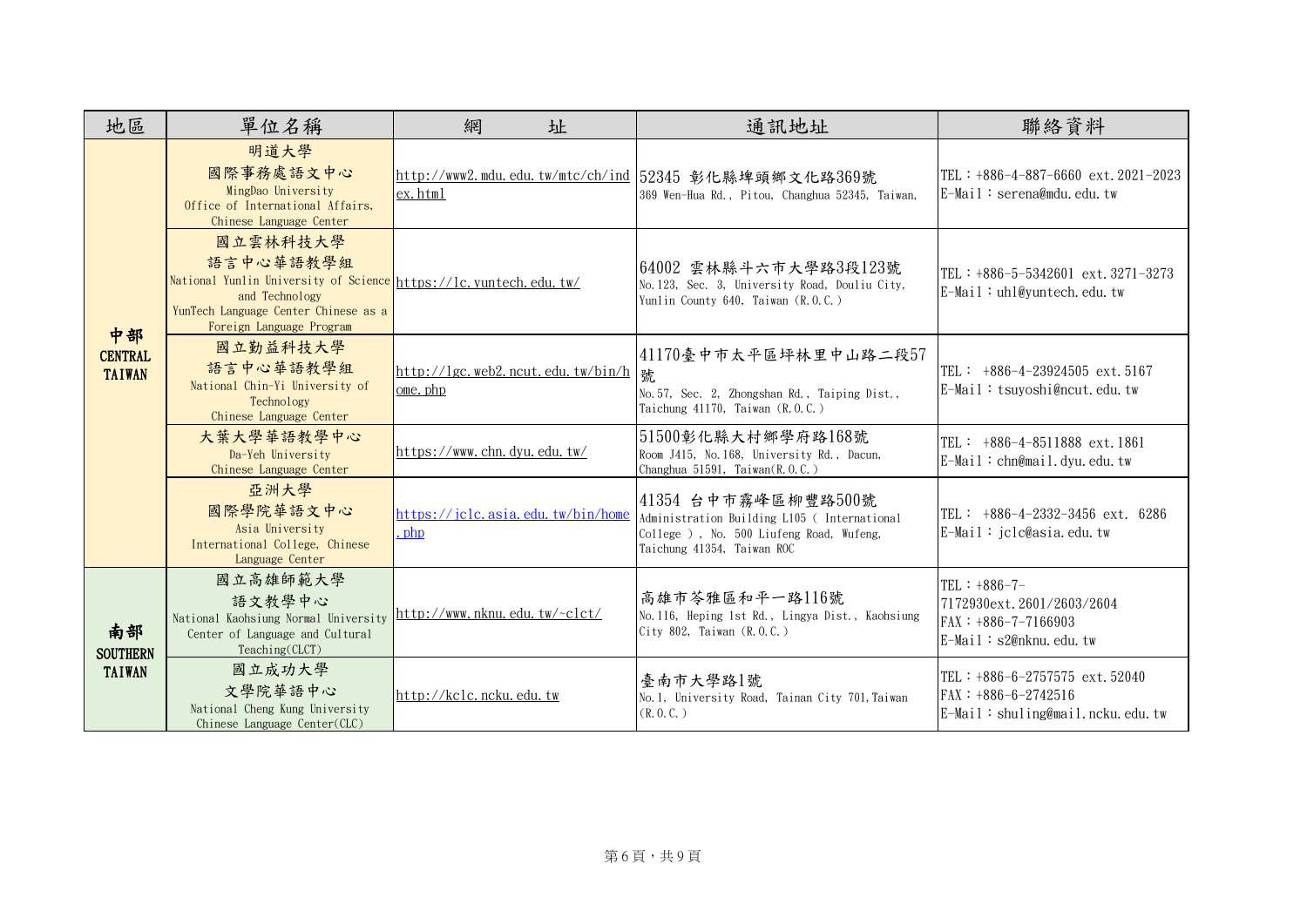| 地區                                     | 單位名稱                                                                                                                          | 網<br>址                            | 通訊地址                                                                                                                                             | 聯絡資料                                                                                                    |
|----------------------------------------|-------------------------------------------------------------------------------------------------------------------------------|-----------------------------------|--------------------------------------------------------------------------------------------------------------------------------------------------|---------------------------------------------------------------------------------------------------------|
| 南部<br><b>SOUTHERN</b><br><b>TAIWAN</b> | 國立中山大學<br>華語教學中心<br>National Sun Yat-sen University<br>Chinese Language Center                                                | http://clc.nsysu.edu.tw/main.php  | 高雄市鼓山區蓮海路70號<br>No. 70, Lian-hai Road, Kaohsiung, 804, Taiwan                                                                                    | TEL: +886-7-5252000 ext. 3030/3031<br>$FAX : +886-7-5253039$<br>$E-Mail : alfc@mail.nsysu.edu.tw$       |
|                                        | 國立高雄大學<br>語文中心華語文教學組<br>National University of Kaohsiung<br>Language Center, Division of Chinese<br>Language                  | http://lc.nuk.edu.tw              | 811高雄市楠梓區高雄大學路700號<br>No. 700, Kaohsiung University Rd., Nanzih<br>District, Kaohsiung 811, Taiwan, R.O.C.                                       | TEL: $+886-7-5919257$ /+886-7-<br>5919259<br>FAX: +886-7-5919258<br>$E-Mail : clc@nuk.$ edu.tw          |
|                                        | 南臺科技大學<br>華語中心<br>Southern Taiwan University of Science http://clc.stust.edu.tw/<br>and Technology<br>Chinese Language Center |                                   | 臺南市永康區尚頂里南台街1號<br>L307, No. 1, Nan-Tai Street, Yungkang Dist.,<br>Tainan City 710, Taiwan R.O.C.                                                 | TEL: $+886-6-2533131$ ext. $6010/6011$<br>$FAX : +886-6-6010067$<br>$E-Mail:$ chilance@mail.stut.edu.tw |
|                                        | 文藻外語大學<br>華語中心<br>Wenzao Ursuline University of<br>Languages<br>Chinese Language Center                                       | http:// $c040$ . wzu. edu. tw     | 高雄市三民區民族一路900號<br>No. 900 Minzu 1st Road, Kaohsiung 807, Taiwan<br>R. O. C.                                                                      | TEL : $+886-7-3426031$<br>ext. 3303/3302/3306<br>$FAX : +886-7-3464672$<br>E-Mail: ccl@mail.wzu.edu.tw  |
|                                        | 國立屏東科技大學<br>語言中心華語文組<br>National Pingtung University of<br>Science and Technology<br>Chinese Language Center                  | php                               | http://clc.npust.edu.tw/bin/home. 912屏東縣內埔鄉學府路1號<br>No. 1, Shuefu Road, Neipu, Pingtung 912, Taiwan<br>R. O. C.                                  | TEL: +886-8-7703202ext.7715<br>FAX: +886-8-7740274<br>$E-Mail : clc@mail.npust.edu.tw$                  |
|                                        | 國立屏東大學<br>國際事務處華語教學中心<br>National Pingtung University<br>Chinese Language Center, Office of<br>International Affairs          | https://clc.nptu.edu.tw/index.php | 900屏東市林森路1號敬業樓二樓<br>2nd Floor, Jing-Yie Building, No. 1 Linsen Rd.,<br>Pingtung City, Pingtung County 900, Taiwan(R.O.C)                         | TEL: +886-8-7663800Ext.<br>24001~24002<br>$FAX : +886-8-7226409$<br>E-Mail: clc@mail.nptu.edu.tw        |
|                                        | 義守大學<br>華語文中心<br>I-Shou University<br>Chinese Language Center                                                                 | http://www.isu.edu.tw/clc         | 高雄市大樹區學城路一段1號<br>No. 1, Sec. 1, Syuecheng Rd. Dashu District,<br>Kaohsiung City 84001 Taiwan, R.O.C.<br>International College Building 1st Floor | TEL: +886-7-6577711ext. 2613<br>FAX: +886-7-6577472<br>$E-Mail$ : isuclc@isu. edu. tw                   |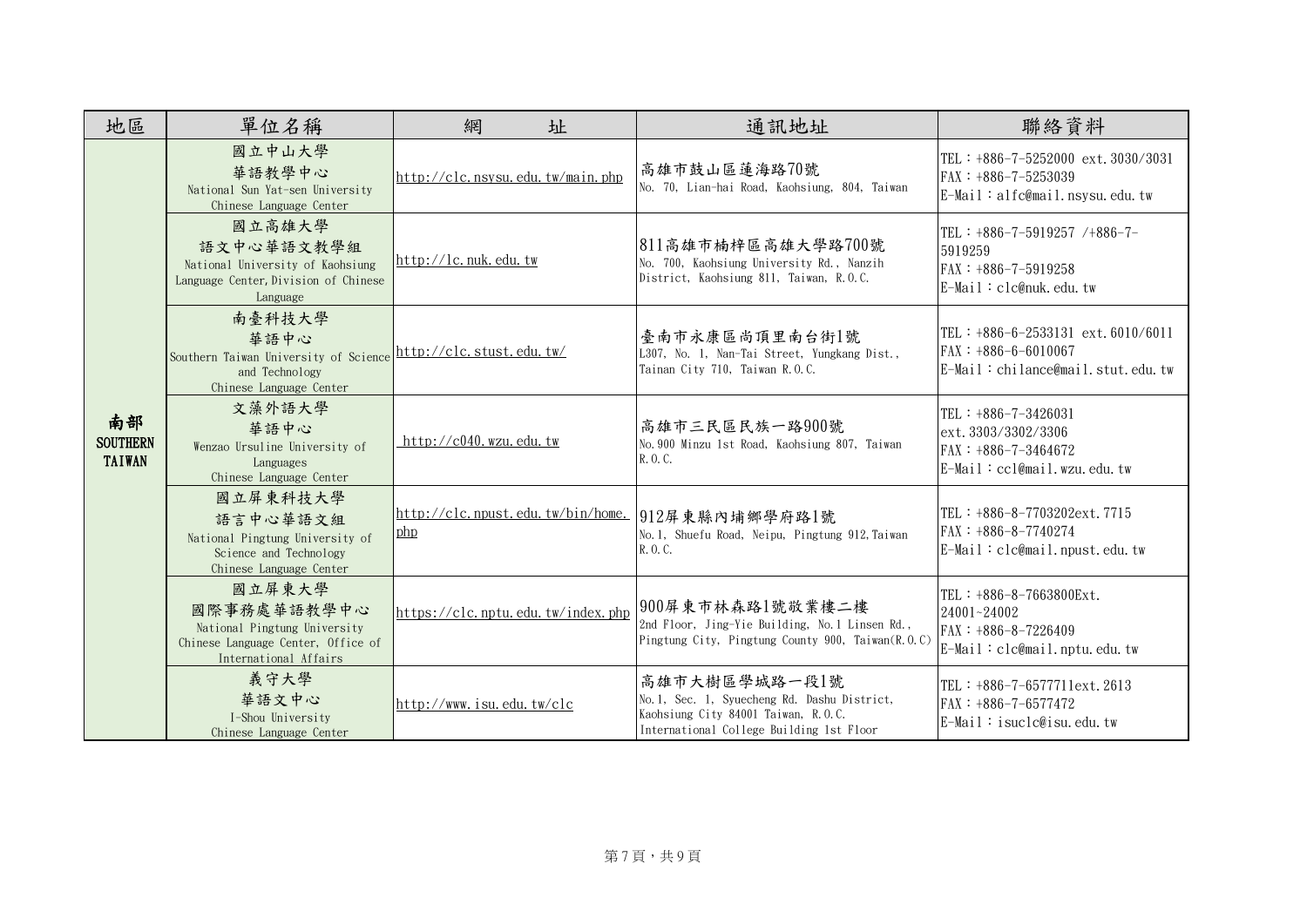| 地區                                     | 單位名稱                                                                                    | 網<br>址                                                                           | 通訊地址                                                                                                              | 聯絡資料                                                                                                                           |
|----------------------------------------|-----------------------------------------------------------------------------------------|----------------------------------------------------------------------------------|-------------------------------------------------------------------------------------------------------------------|--------------------------------------------------------------------------------------------------------------------------------|
| 南部<br><b>SOUTHERN</b><br><b>TAIWAN</b> | 高苑科技大學<br>華語文中心<br>Kao Yuan University<br>Chinese Language Center                       | http://www.oia.kvu.edu.tw/clc/                                                   | 82151高雄市路竹區中山路1821號<br>No. 1821, Chung Shan Rd. Luju District, Kaohsiung<br>City, Taiwan                          | TEL : $+886-7-6077916$<br>FAX: +886-7-6077917<br>$E-Mail : clc@cc.$ kyu. edu. tw                                               |
|                                        | 崑山科技大學<br>華語中心<br>Kun Shan University<br>Chinese Language Center                        | http://www.ksu.edu.tw/cht/unit/D/<br>T/NC/MLC/                                   | 71003臺南市永康區大灣路 949 號<br>No. 949, Dawan Rd., Yongkang Dist., Tainan City<br>71003, Taiwan (R.O.C.)                 | TEL: $+886-6-2727175ext.560$<br>$FAX : +886-6-2050006$<br>E-Mail: clca@mail.ksu.edu.tw                                         |
|                                        | 台灣首府大學<br>華語中心<br>Taiwan Shoufu University<br>Chinese Language Center                   | http://www.tsu.edu.tw/a/webs/inde 72153臺南市麻豆區南勢里168號<br>$x.$ php?account=Chinese | No. 168, Nanshi Li, Madou Dist., Tainan City, Taiwan                                                              | TEL: +886-6-5718888ext.115<br>$FAX : +886-6-5717613$<br>E-Mail: chineselc@tsu.edu.tw                                           |
|                                        | 南華大學<br>華語中心<br>Nanhua University<br>Chinese Language Center                            | http://oica2.nhu.edu.tw/page4/sup<br>$er$ pages, php?ID=page401                  | 622 嘉義縣大林鎮中坑南華路一段55號<br>No. 55, Sec. 1, Nanhua Rd., Dalin Township, Chiayi<br>County 62249, Taiwan (R.O.C.)       | TEL: $+886-5-2721001$ ext. 1751<br>$E-Mail:nhu. oica@nhu.edu. tw$<br>s103104007@nhu.edu.tw<br>vanessachou@nhu.edu.tw           |
|                                        | 樹德科技大學<br>語文中心華語組<br>Shu-Te University<br>International Teaching and Language<br>Center | http://www.lcc.stu.edu.tw/main.ph                                                | 82445 高雄市燕巢區橫山路59號<br>No. 59, Hengshan Rd., Yanchao Dist., Kaohsiung<br>City 82445, Taiwan (R.O.C.)               | TEL: +886-7-6158000 Ext. 4204/4216<br>FAX: +886-7-6158000 Ext. 4298<br>$E-Mail : rital231@stu$ , edu, tw<br>yisyuan@stu.edu.tw |
|                                        | 長榮大學<br>華語文教育中心<br>Chang Jung Christian University<br>Chinese Language & Culture Center | http://dweb.cjcu.edu.tw/chinese                                                  | 71101台南市歸仁區長大路1號(第一教學<br>大樓5樓東側)<br>No. 1, Changda Rd., Gueiren District, Tainan City<br>71101, Taiwan(R.O.C.)    | TEL : $+886-6-2785123$ ext. 5081/5082<br>$FAX : +886-6-2785175$<br>$E-Mail : clcc@mail.cicu. edu. tw$                          |
|                                        | 吳鳳科技大學<br>華語文中心<br>WuFeng University<br>Chinese Language Center                         | http://clc.wfu.edu.tw/                                                           | 62153 嘉義縣民雄鄉建國路二段117號<br>No. 117, Sec. 2, Jianguo Rd., Minxiong Township,<br>Chiayi County 62153, Taiwan (R.O.C.) | TEL: $+886-5-226-$<br>7125ext. 61111/61113<br>$E-Mail : clc@wfu$ . edu. tw<br>elle@wfu.edu.tw                                  |